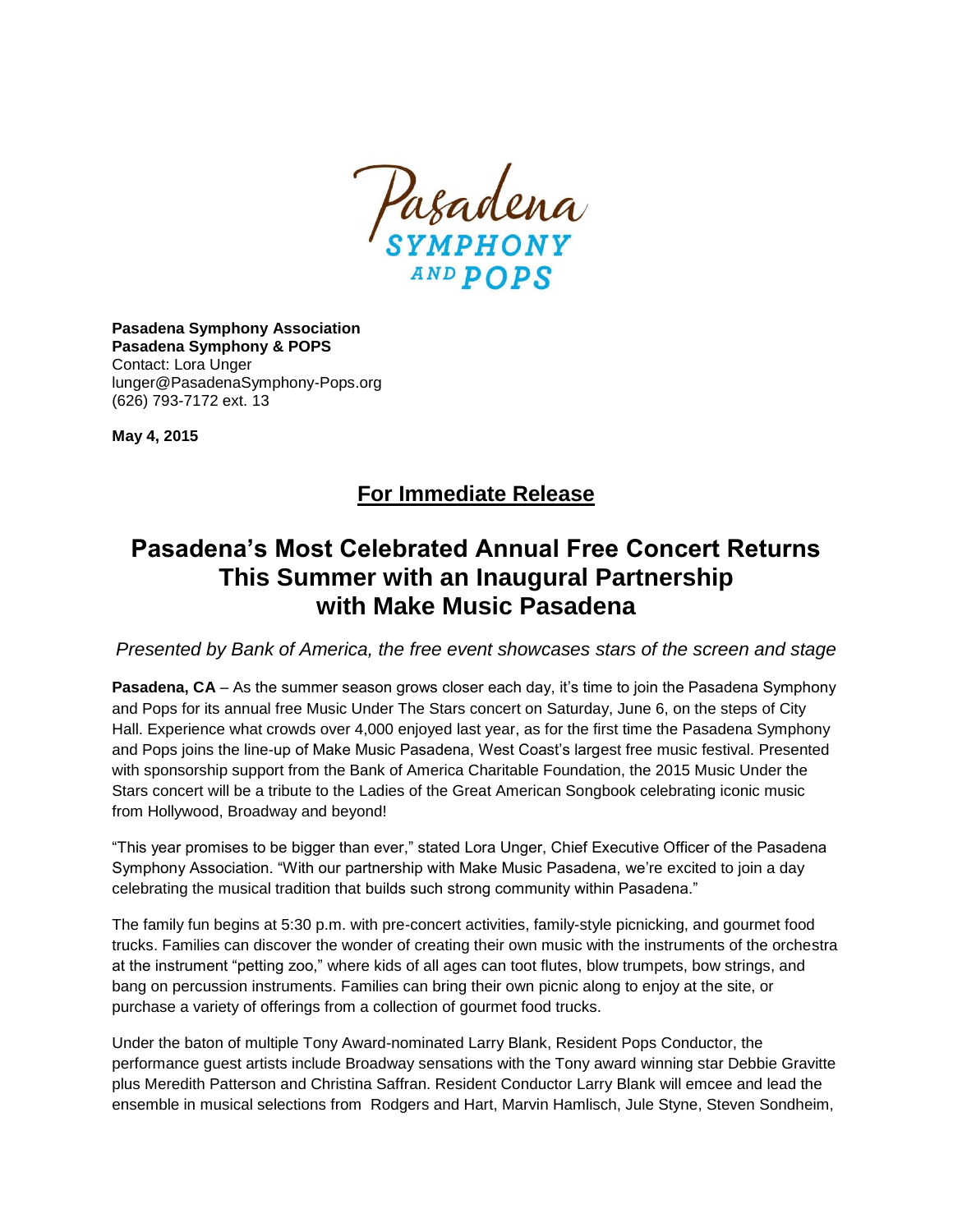George Gershwin and so much more. The JPL chorus, composed of volunteer JPL employees and under the direction of Donald Brinegar, completes the line-up for this captivating evening of Music Under the Stars. Grounds open at 5:30 p.m., the concert will take place between 7:30 - 9:00 p.m.

Gravitte, one of Broadway's biggest personalities, a star on the Broadway stage to the concert stage and beyond won the prestigious Tony award for her performance in Jerome Robbin's "Broadway" and has played in roles including "They're Playing Our Song," "Perfectly Frank," "Chicago," and "Les Miserables."

Patterson made her Broadway premiere in the Tony Award Winning Revival of "42<sup>nd</sup> St" and graced the stage in "The Boyfriend" under the direction of legendary Julie Andrews. Celebrated for her solo jazz show "Sweet Old Fashioned Girl," Patterson voice has been heralded as "exquisite, a beguiling delight."

Saffran's career is extensive, having starred as Kathy Seldon in *Singin' in the Rain*, (cast recording), Maggie in *A Chorus Line*, Shoo Shoo in *Sophisticated Ladies*, Rosa Bud and Edwin Drood in *Drood*, and Zaneeta in *The Music Man*.

"As a major supporter of the arts, Bank of America is proud to once again help bring events like Music Under The Stars to Pasadena," said Jefferson Landers, Bank of America Merrill Lynch resident director, based in Pasadena. "By supporting cultural legacies like the Pasadena Symphony and POPS, we provide our communities with access to art and culture that not only offer social and education benefits, but also acts as an economic driver for the region."

Bank of America's arts program supports nonprofit arts and culture presenters at the local level and with leading world-class arts entities. Other programs include the Museums on Us® program, which offers Bank of America customers free access to 150 of America's finest cultural institutions, and the Art in our Communities® program through which the company shares its corporate collection with museums throughout the world.

Admission to this event is free, and guests are encouraged to bring a picnic, blanket, and low-back chairs. Rental chairs will also be available at the event. For more information, visit www.PasadenaSymphony-Pops.org or call 626.793.7172.

# **IF YOU GO:**

- **What: Bank of America's Music Under the Stars** with the Pasadena Symphony and POPS as part of Make Music Pasadena
- When: Saturday, June 6. Pre-concert festivities at 5:30 p.m.; concert at 7:30 p.m.
- **Where:** Pasadena City Hall Centennial Square
- **Cost:** Free, Chair Rentals \$3
- Parking: Plaza Las Fuentes Structure (Union Ave & Los Robles); School House Parking Facility (Green St. & Raymond Ave); Pasadena Center/Sheraton Parking Structure (Marengo & Cordova); Paseo Colorado Subterranean Garage; Paseo Colorado Marengo Avenue Parking Structure; Paseo Colorado Los Robles Parking Structure; Arroyo Seco Park Parking (Raymond Ave or Arroyo Blvd), and Marriott Courtyard Hotel Parking (enter on Raymond).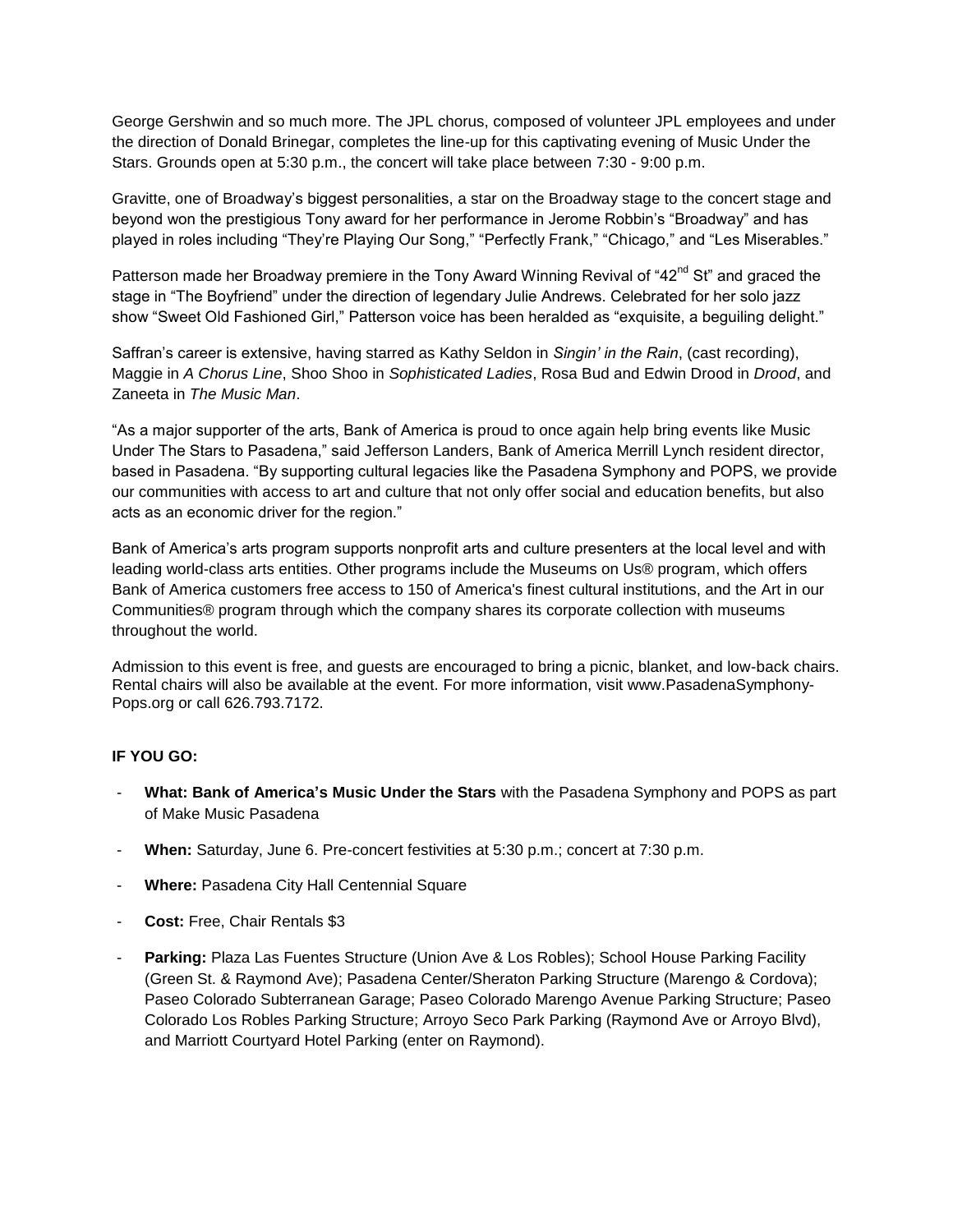#### **ABOUT THE PASADENA SYMPHONY ASSOCIATION**

Recent Acclaim for the Pasadena Symphony and POPS

*"The Pasadena Symphony signals a new direction…teeming with vitality...dripping with opulent, sexy emotion." Los Angeles Times.* 

*"...full of pulsating energy from first note to last... the strings were lushly resonant, the wind principals were at the top of their games, and the brass rang out with gleaming vigor." –Pasadena Star News.*

Formed in 1928, the Pasadena Symphony and POPS is an ensemble of Hollywood's most talented, sought after musicians. With extensive credits in the film, television, recording and orchestral industry, the artists of Pasadena Symphony and POPS are the most heard in the world.

The Pasadena Symphony and POPS performs in two of the most extraordinary venues in the United States: Ambassador Auditorium, known as the *Carnegie Hall of the West,* and the luxuriant Los Angeles Arboretum & Botanic Garden. Internationally recognized, Grammy-nominated conductor, David Lockington, serves as the Pasadena Symphony Association's Music Director, with performance-practice specialist Nicholas McGegan serving as Principal Guest Conductor. The multi-platinum-selling, two-time Emmy and five-time Grammy Award-nominated entertainer dubbed "The Ambassador of the Great American Songbook," Michael Feinstein, is the Principal Pops Conductor, who succeeded Marvin Hamlisch in the newly created *Marvin Hamlisch Chair.*

A hallmark of its robust education programs, the Pasadena Symphony Association has served the youth of the region for over five decades through the Pasadena Youth Symphony Orchestras (PYSO) comprised of five performing ensembles, with over 250 gifted  $4^{\text{th}}$ -12<sup>th</sup> grade students from more than 50 schools all over the Southern California region. The PYSO Symphony often performs on the popular television show *GLEE*.

The PSA provides people from all walks of life with powerful access points to the world of symphonic music.

#### **About Bank of America Corporate Social Responsibility**

Bank of America's commitment to corporate social responsibility (CSR) is a strategic part of doing business globally. Our CSR efforts guide how we operate in a socially, economically, financially and environmentally responsible way around the world, to deliver for shareholders, customers, clients and employees. Our goal is to help create economically vibrant regions and communities through lending, investing and giving. By partnering with our stakeholders, we create value that empowers individuals and communities to thrive and contributes to the long-term success of our business. We have several core areas of focus for our CSR, including responsible business practices; environmental sustainability; strengthening local communities with a focus on housing, hunger and jobs; investing in global leadership development; and engaging through arts and culture. As part of these efforts, employee volunteers across the company contribute their time, passion and expertise to address issues in communities where they live and work. Learn more at [www.bankofamerica.com/about](http://cts.businesswire.com/ct/CT?id=smartlink&url=http%3A%2F%2Fwww.bankofamerica.com%2Fabout&esheet=50501966&lan=en-US&anchor=www.bankofamerica.com%2Fabout&index=14&md5=f9aaa7d2946f8498d660e846afaac38c) and follow us on Twitter at @BofA\_Community.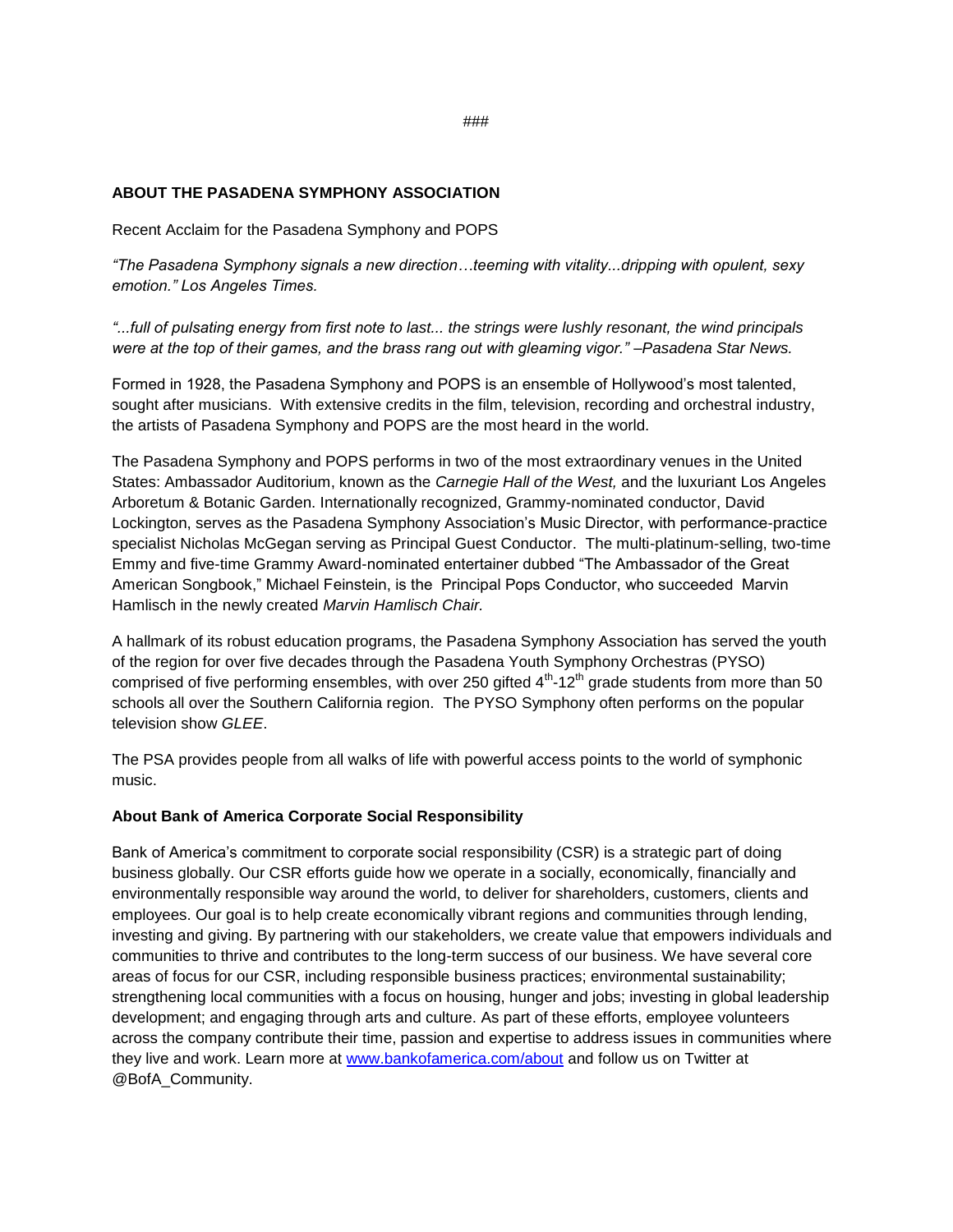### **About Larry Blank**

Larry Blank is one of the most prolific and sought after composers, conductors, and orchestrators in the entertainment business today. His work has been presented all over the world, including some of Broadway's most successful musicals, Carnegie Hall, and top television and film projects.

He was the music director/conductor and/or vocal arranger for many shows on Broadway and in Los Angeles including "They're Playing Our Song," "Evita," "Sugar Babies," "La Cage Aux Folles," "Phantom Of The Opera," "Onward Victoria," "Copperfield," "Colette," "A Chorus Line," and "A Little Night Music." He has been nominated twice for both the Tony Award and the Drama Desk Award for his orchestrations in "The Drowsy Chaperone" and "Irving Berlin's White Christmas."

Mr. Blank has worked with top talent from varied fields of the entertainment world, notably as personal conductor to Michael Crawford. He has also worked with Michael Feinstein, Marvin Hamlisch, Bernadette Peters, Kelsey Grammar, Christine Baranski, Roberta Flack, Pete Fountain, Peabo Bryson, Sally Kellerman, Nancy Dussault, Marc Shaiman, Jerry Herman, Ann- Margaret, Davis Gaines, Bette Midler, George Benson, Placido Domingo, Randy Newman, Trisha Yearwood, Tom Scott, Quincy Jones, Michael Bolton, John Raitt and Diana Rigg.

Blank's background includes orchestrating and arranging songs for "South Park," and he was music supervisor and orchestrator for Jerry Herman's movie, "Mrs. Santa Claus," starring Angela Lansbury and Charles Durning. Some of the films he lent his talent to include "The Kid," "Kiss The Girls," "The American President," "Forget Paris," "City Slickers II," "The Net," "That<sup>1</sup>s Entertainment III," "North," "I'd Do Anything," and "Stuart Saves His Family." Blank's music can be heard on the animated feature films, "Cats Don't Dance" and "All Dogs Go To Heaven," as well as the "101 Dalmatians Christmas Special."

Mr. Blank's television work includes orchestrating and composing music for several of the Grammy Awards and Academy Award shows as well as numerous television movies and shows.

#### **About Debbie Gravitte**

One of Broadway's biggest personalities, **Debbie Gravitte** has found herself in demand from the Broadway Stage to the concert stage and beyond. She won the prestigious Tony Award for Best Featured Actress in a Musical for her performance in JEROME ROBBINS' BROADWAY, along with a Drama Desk Award Nomination and New York Showstopper Award. After making her Broadway debut in the original cast of THEY'RE PLAYING OUR SONG, she went on to appear in: PERFECTLY FRANK (DRAMA DESK AWARD NOMINATION), BLUES IN THE NIGHT, AIN'T BROADWAY GRAND, ZORBA, CHICAGO, and LES MISERABLES. Debbie has appeared in the ENCORE'S series productions of THE BOYS FROM SYRACUSE, TENDERLOIN, and CARNIVAL at New York's CITY CENTER.

 Debbie has performed her nightclub act worldwide, from New York's RAINBOW AND STARS, 54 BELOW, to London's PIZZA ON THE PARK, and back home again to Atlantic City, where she's had the honor of performing with JAY LENO, HARRY ANDERSON, and the legendary GEORGE BURNS. A favorite with Symphony audiences, she has sung with over 150 Orchestras around the world. She has toured with KEITH LOCKHART AND THE BOSTON POPS, appeared with LANG LANG and the CHINESE PHILHARMONIC in Beijing, along with PETER NERO AND THE PHILLY POPS, NATIONAL SYMPHONY (WITH MARVIN HAMLISCH), THE NY POPS WITH THE LEGENDARY SKITCH HENDERSON, ATLANTA SYMPHONY, CLEVELAND ORCHESTRA, PITTSBURGH SYMPHONY, UTAH SYMPHONY, ST. LOUIS, HOUSTON, DALLAS and SAN DIEGO SYMPHONIES.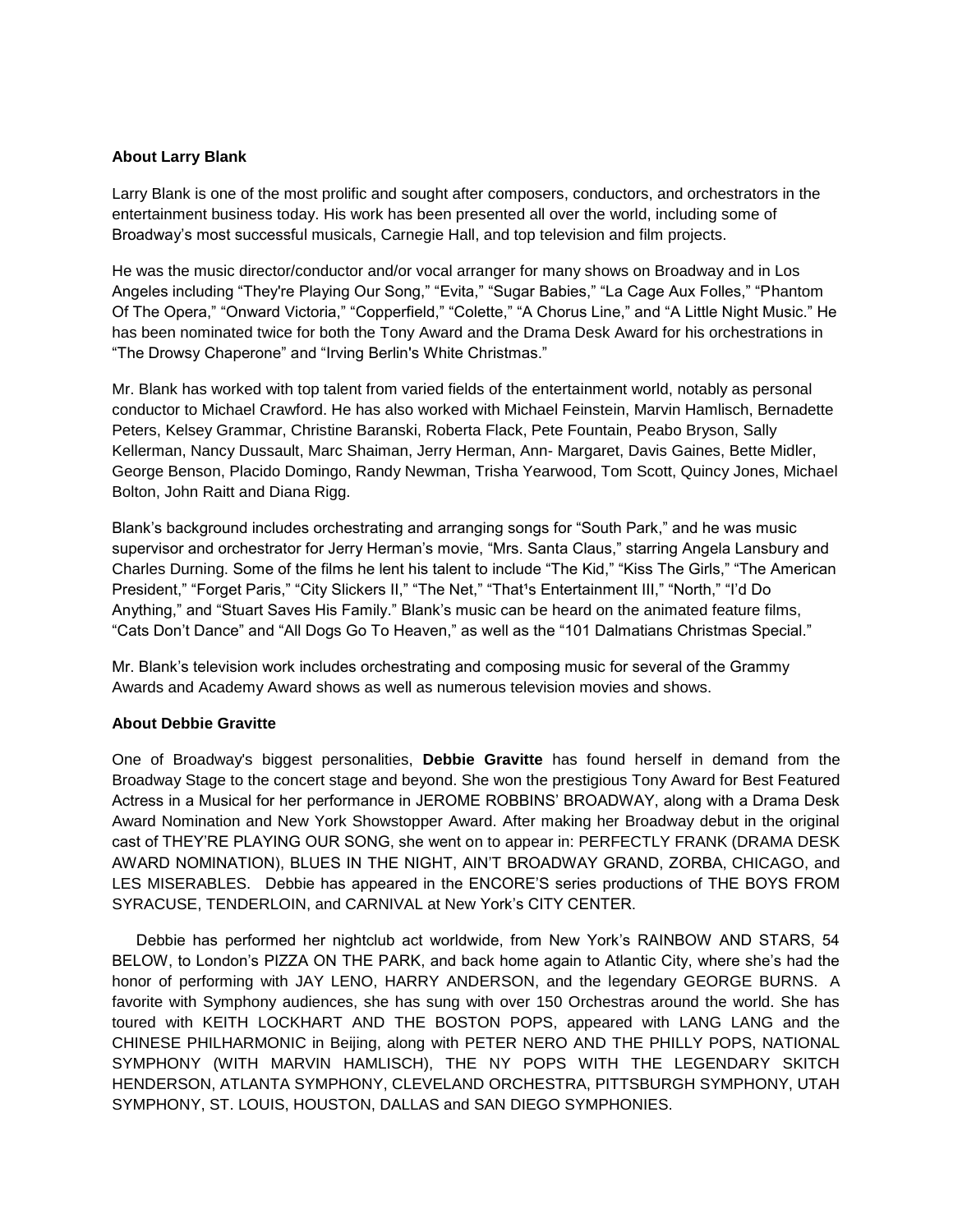Overseas, Debbie has sung with the LONDON, AALBORG and BIRMINGHAM SYMPHONY ORCHESTRAS, STOCKHOLM PHILHARMONIC, the GOTESBORG and JERUSALEM SYMPHONIES, MUNICH PHILHARMONIC, the ROYAL SCOTTISH NATIONAL ORCHESTRA, ORCHESTRA MASSIMO DEL PALERMO and SYMPHONICA OF BRAZIL, along with THE MALAYSIAN PHILHARMONIC. This month, she will make her debut in BILBAO, SPAIN!

 On television, Debbie co-starred on the CBS series TRIAL AND ERROR, was seen on NBC'S PURSUIT OF HAPPINESS, and has starred in several specials for PBS, including LIVE FROM THE KENNEDY CENTER, THE BOSTON POPS CELEBRATE BERNSTEIN, RODGERS AND HART for GREAT PERFORMANCES, and IRA GERSHWIN'S 100th BIRTHDAY CELEBRATION.

 Debbie has 3 solo CD's to her credit: DEFYING GRAVITY, THE MGM ALBUM, and PART OF YOUR WORLD, THE MUSIC OF ALAN MENKEN. Her other recordings include: CALAMITY JANE, UNSUNG SONDHEIM, LUCKY STIFF, MISS SPECTACULAR., LOUISIANA PURCHASE, A BROADWAY CHRISTMAS, as well as MACK AND MABEL IN CONCERT: live from the DRURY LANE THEATRE among others. She is currently working on her latest project: BIG BAND BROADWAY.

 Debbie has sung with the NEW YORK CITY BALLET in PETER MARTIN'S "THOU SWELL" at LINCOLN CENTER, appeared with BETTE MIDLER in the Universal Feature, ISN'T SHE GREAT?, and can be heard as one of the voices in DISNEY'S THE LITTLE MERMAID. Debbie is the proud mother of three beautiful children. For more info, please visit **www.debbiegravitte.com** or **www.debbietunes.com**.

#### **About Meredith Patterson**

Before leaving New York City, Meredith completed her Jazz EP with some of New York City's finest Jazz musicians; Tedd Firth, Tom Hubbard, and Warren Vache. Produced by Meredith and Aaron Weinstein. Available on ITunes. Meredith debuted her solo jazz show "Sweet Old Fashioned Girl" at Birdland Jazz Club on 54th Street in New York City accompanied by a stellar jazz quartet of piano, upright bass, guitar and drums. She made such an impression she was asked to play a return engagement in May. Then the prestigious Feinstein's asked her to debut her show in August as part of their summer series.

In the theater world, Meredith has an eclectic and impressive resume. She recently worked for The Weinstein Company portraying the role of "Mary Barrie" in a reading of FINDING NEVERLAND opposite Broadway's Jullian Ovendon and Kelli O'Hara. She originated the role of Gwen Greene in the new musical RADIO GIRL, based on the hit 1938 movie Rebecca of Sunnybrook Farm, at Goodspeed's Norma TerrisTheater in Chester, CT. Working alongside Broadway's best creative team Christopher Gatelli (South Pacific), Daniel Goldfarb (Martin Short's Fame Becomes Me), Henry Krieger (Side Show, Dreamgirls), and Susan Birkenhead (Jellys Last Jam).

Meredith doesn't just stick to stage work, she seemlessly moves from one medium to another. Working on Broadway, TV, Recordings and Film. She made her soap opera debut in 2009 as Francesca on ABC's All My Children. She is also featured as one of the last 3 girls for the role of Val in the critically acclaimed A Chorus Line Sony Classics documentary Every Little Step.

On January 4th 2009, Meredith finished her spectacular run on Broadway at The Marquis Theater after originating the role of Judy Haynes in Irving Berlin's White Christmas.

Meredith is no stranger to Guest Starring on Network Television. Guest Starring on LAW & ORDER SVU, THE GOOD WIFE, new series MADE IN JERSEY, but she began her TV career with her hilarious role on ABC's BOSTON LEGAL in a 5 episode arch opposite Candance Bergen and Tom Selleck.